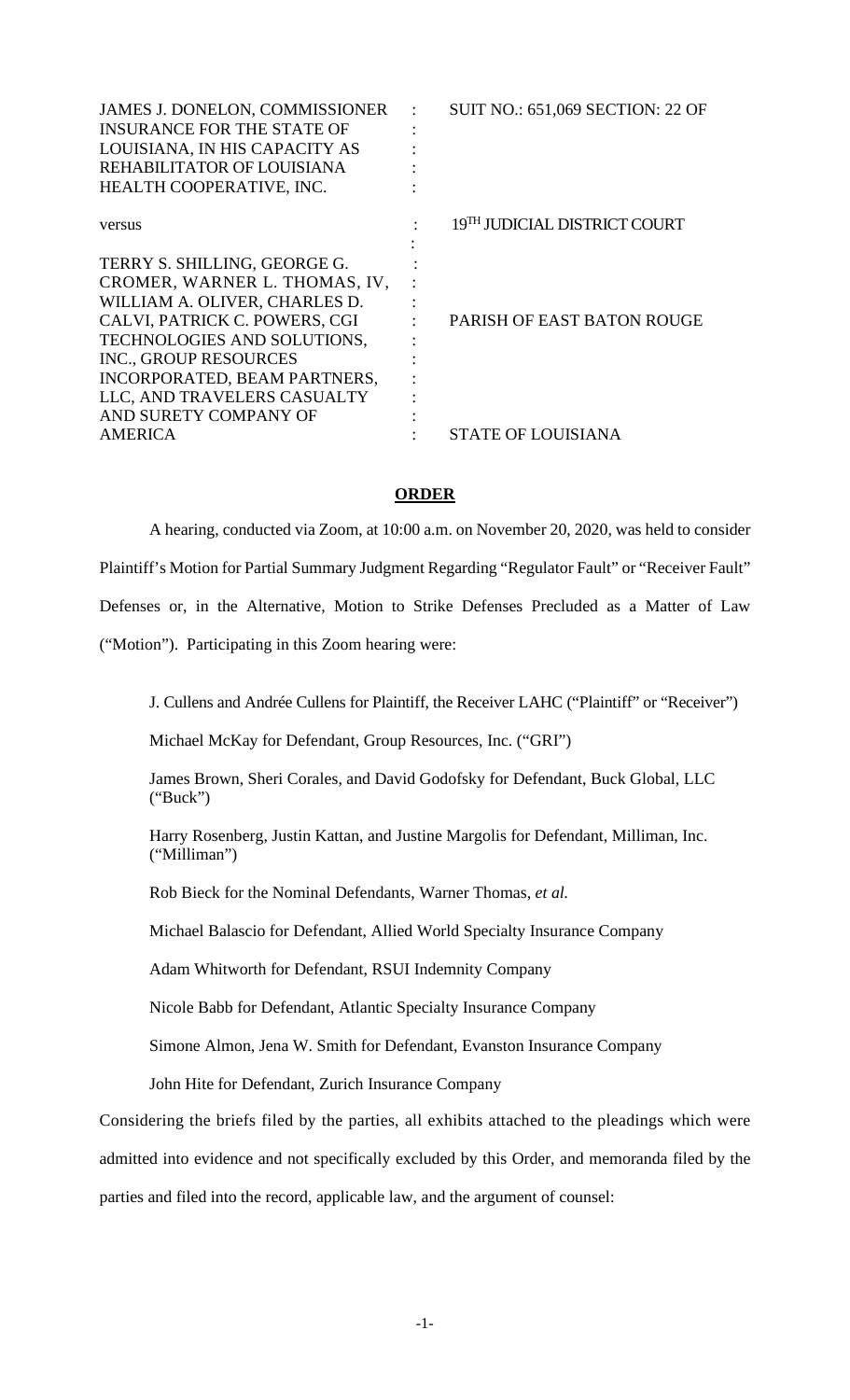**IT IS HEREBY ORDERED** that Exhibit B, the Affidavit of David R. Godofsky, attached to the Opposition Memorandum filed by Buck and offered into evidence at the hearing, is held to be inadmissible evidence and was not considered by this Court in ruling upon Plaintiff's Motion;

**IT IS FURTHER ORDERED** that, as requested by Plaintiff, Plaintiff is hereby allowed to withdraw its motion to the extent that it prayed for the dismissal or striking of "Receiver Fault" defenses pleading conduct of the Receiver and/or Commissioner in his capacity as Rehabilitator; Plaintiff's withdrawal of this portion of its motion is without prejudice to Plaintiff's right to seek such relief at a later time.

**IT IS FURTHER ORDERED** that Plaintiff's Motion For Partial Summary Judgment, to the extent directed to "Regulator Fault" Defenses, is **GRANTED**; specifically, the Court finds that La. R.S. 22:2043.1(B) does not allow defendants to plead the defense of "Regulator Fault" and there are no genuine issues of material fact bearing upon the application of La. R.S. 22:2043.1(B), which provides that "no action or inaction by the insurance regulatory authorities may be asserted as a defense to a claim by the receiver."

**IT IS FURTHER ORDERED** that Plaintiff's Motion to Strike, to the extent directed to "Regulator Fault," is **GRANTED,** as, pursuant to La. R.S. 22:2043.1(B), defenses pleading actions or inactions of insurance regulatory authorities are insufficient as a matter of law and should be stricken pursuant to La. C. C. P. art. 964.

### **IT IS THEREFORE ORDERED** that:

a. The following Defendants' affirmative defenses be wholly stricken from their answers:

- 1. MILLIMAN'S SEVENTH DEFENSE: Plaintiff's claims are barred by the doctrines of estoppel, waiver, ratification, and acquiescence in that the Commissioner and his employees and agents and/or the Louisiana Department of Insurance reviewed the activities now complained of, and gave explicit or implicit approval of those activities. Milliman relied to its detriment upon those actions of the Commissioner and his employees and agents and/or the Louisiana Department of Insurance.
- 2. MILLIMAN'S NINTH DEFENSE: The Commissioner, his employees, his agents, and/or the Louisiana Department of Insurance had knowledge of and approved the activities forming the basis of the present claims.
- 3. MILLIMAN'S TENTH DEFENSE: Plaintiff's claims are barred by the filed rate doctrine.
- 4. BUCK'S SEVENTH DEFENSE: Plaintiff's claims are barred by the doctrines of estoppel, waiver, ratification, and acquiescence in that the Commissioner and his employees and agents reviewed the activities now complained of, and gave explicit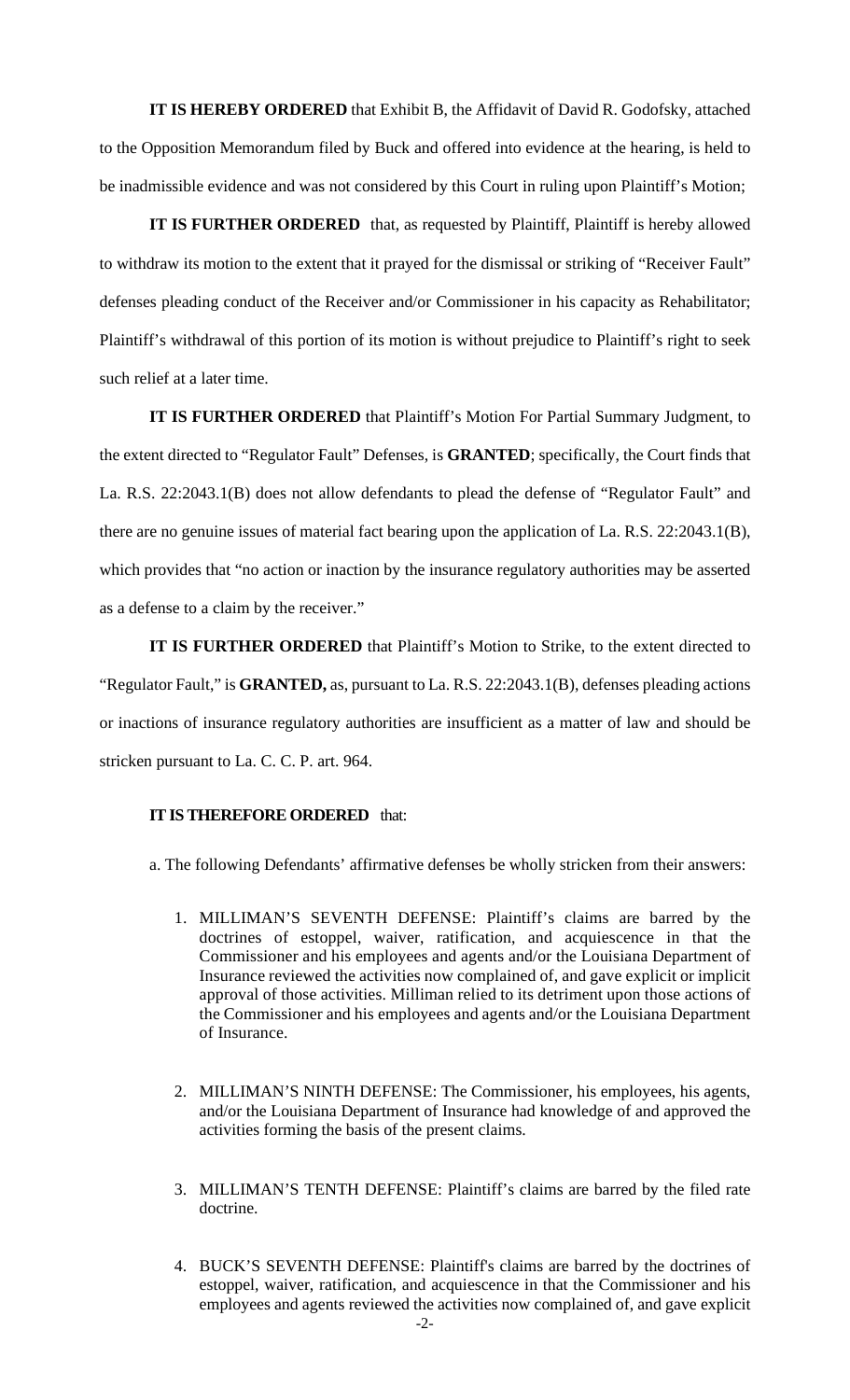or implicit approval of those activities. Buck relied to its detriment upon those actions of the Commissioner and his employees and agents.

b. some of the following defenses be modified as follows to exclude, and all of the

following defenses be qualified to be inapplicable to, the acts of the Louisiana Department of

Insurance or the Commissioner of Insurance in their capacity as regulator, and as modified, these

affirmative defenses shall read as follows:

- 1. MILLIMAN'S FIFTH DEFENSE: Plaintiff's damages, if any, were caused or contributed to by the negligence, wrongdoing, want of care and fault or comparative fault of Billy Bostick as the Receiver (the "Receiver"), and/or LAHC, and/or each of their respective employees, agents, attorneys, and/or contractors, and/or other parties for whom Milliman is not responsible and over whom Milliman had no control.
- 2. MILLIMAN'S THIRTEENTH DEFENSE: Plaintiff's damages, if any, were not caused by Milliman, but were the proximate result, either in whole or in part, of the actions or omissions of persons or entities other than Milliman, including but not limited to, the Receiver, LAHC, the federal government, third parties, other defendant(s) and/or each such person or entity's respective employees or agents.
- 3. BUCK'S FIFTH DEFENSE: Plaintiff's damages, if any, were caused or contributed to by the negligence, wrongdoing, want of care and fault or comparative fault of Billy Bostick, as the Receiver (the "Receiver"), and their employees, agents, attorneys, and contractors, of LAHC and its officers, directors, employees, agents, and contractors, and of third parties for whom Buck is not responsible and over whom Buck had no control.
- 4. BUCK'S SIXTH DEFENSE: Plaintiff's damages, if any, were caused by regulatory misconduct and negligence of the Receiver, and their employees and agents.
- 5. BUCK'S EIGHTH DEFENSE: Plaintiff has failed to mitigate the damages that were incurred, if any. Furthermore, the Receiver, and their employees, agents, and contractors, committed acts of negligence and misconduct in the conservation, rehabilitation, and liquidation of LAHC, and other acts and omissions that may be discovered and presented at trial.
- 6. BUCK'S ELEVENTH DEFENSE: Plaintiff's damages, if any, were not caused by Buck.
- 7. GRI'S THIRD AFFIRMATIVE DEFENSE: Plaintiff is estopped from making the claims asserted due to its own actions and inactions and course and pattern of conduct over many years.
- 8. GRI'S FOURTH AFFIRMATIVE DEFENSE: The claims asserted are barred by laches, waiver, unclean hands, ratification, and any applicable period of prescription.
- 9. GRI'S NINTH AFFIRMATIVE DEFENSE: GRI avers that the Plaintiff has not suffered compensable damage as a result of any alleged wrongdoing on the part of GRI or any of their agents or representatives. If Plaintiff suffered any damage, as alleged, such damage was caused in whole or in part by the action or inaction of persons or entities (whether parties or non-parties) for whom GRI is not responsible.
- 10. RSUI'S NINTH DEFENSE: Plaintiff's claims are barred, or alternatively reduced, by the doctrine of avoidable consequences.
- 11. RSUI'S ELEVENTH DEFENSE: RSUI alternatively avers upon information and belief that the claims, damages and other relief requested or set forth in the Second Amended Petition arose from the negligence, fault and/or want of due care on the part of parties other than any insured under the RSUI Policies, and/or other natural and juridical persons and/or other circumstances, that bar or alternatively reduce any right of recovery against RSUI.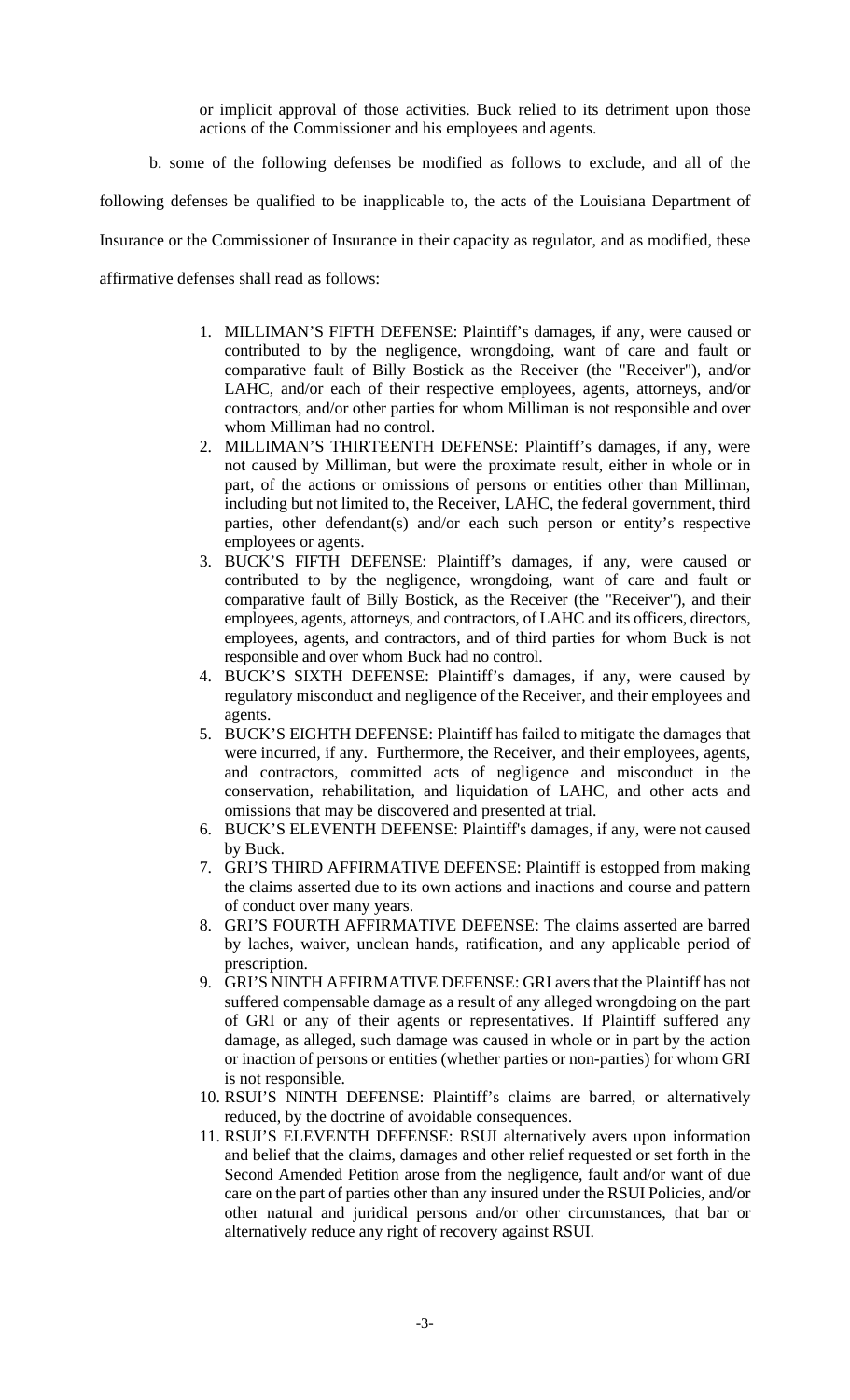- 12. RSUI'S THIRTEENTH DEFENSE: Upon information and belief, any damage(s), losses or other relief described in the Second Amended Complaint, if any, were caused by parties or non-parties for whose actions, conduct, fault, negligence or omissions RSUI is not responsible or liable.
- 13. RSUI'S FIFTEENTH DEFENSE: Plaintiff's claims against RSUI are barred, in whole or in part, by the principles of acquiescence, consent, amendment, modification, merger, estoppel, waiver, legal justification, license, excuse and/or privilege, transaction and compromise, payment, set off, failure or lack of consideration, and by its own particular acts and omissions.
- 14. RSUI'S SEVENTEENTH DEFENSE: RSUI hereby adopts and incorporates, as if set forth herein, any and all defenses asserted or to be asserted by Allied World in response to the Second Amended Complaint.
- 15. RSUI'S EIGHTEENTH DEFENSE: RSUI hereby adopts and incorporates, as if set forth herein, any and all defenses asserted or to be asserted by Evanston in response to the Second Amended Complaint.
- 16. EVANTSON'S THIRD AFFIRMATIVE DEFENSE: Plaintiff's injuries and damages were caused by the fault and/or negligence of a third party for whom Evanston is not responsible, and that fault and/or negligence should reduce or bar recovery under any policy issued by Evanston, the entitlement to which is expressly denied.
- 17. EVANSTON'S FOURTH AFFIRMATIVE DEFENSE: Plaintiff's claims are barred, in whole or in part, by the doctrine of intervening and/or superseding cause.
- 18. EVANSTON'S FORTY-EIGHTH AFFIRMATIVE DEFENSE: Evanston adopts and incorporates any defenses that have been or may be asserted by any of the D&O Defendants that have been or may be asserted as if fully set forth herein.
- 19. EVANSTON'S FORTY-NINTH AFFIRMATIVE DEFENSE: Evanston adopts and incorporates any defenses that have been or may be asserted by any of the Insurer Defendants that have been or may be asserted as if fully set forth herein.
- 20. EVANSTON'S FIFTY-FIRST AFFIRMATIVE DEFENSE: Evanston pleads and incorporates herein by reference, as though copied in extenso, any and all defenses, affirmative or otherwise, pled by any other defendant in this matter that are not inconsistent with Evanston's position and/or affirmative defenses as described in this pleading.
- 21. ATLANTIC SPECIALTY'S Thirty-Third Defense: Neither Atlantic Specialty nor its alleged insureds' conduct was the cause in fact or proximate cause of any injury alleged by Plaintiff. Plaintiff's recovery is barred, in whole or in part, to the extent there are numerous intervening and superseding causes of the injuries/damages allegedly sustained by Plaintiff.
- 22. ATLANTIC SPECIALTY'S Thirty-Fourth Defense: Plaintiff's claims may be barred or limited by its own comparative fault.
- 23. ATLANTIC SPECIALTY'S Thirty-Sixth Defense: Plaintiff's alleged injuries and damages, if any, were caused by the negligence or fault of other parties, for which Atlantic Specialty and its alleged insureds are not liable.
- 24. ATLANTIC SPECIALTY'S Forty-Eighth Defense: Plaintiff's claims against Atlantic Specialty are barred, in whole or in part, to the extent that the damages alleged were caused by the contributory or comparative fault of other parties besides Atlantic Specialty's alleged insureds.
- 25. ATLANTIC SPECIALTY'S Forty-Ninth Defense: Atlantic Specialty pleads superseding and/or intervening causes as a defense and a bar to recovery.
- 26. ATLANTIC SPECIALTY'S Fiftieth Defense: Plaintiff's claims against Atlantic Specialty are barred, in whole or in part, to the extent that the damages alleged were caused by conditions over which neither Atlantic Specialty nor its alleged insureds has control.
- 27. ALTANTIC SPECIALTY'S Fifty-First Defense: Atlantic Specialty avers that, in accordance with La. C.C. art. 2323, the percentage of fault of all persons causing or contributing to the damages must be determined, and that the amount of damages recoverable, if any, must be reduced in proportion to the percentage of fault attributable to other parties, including Plaintiff, parties that are insolvent, and parties that are not named as defendants.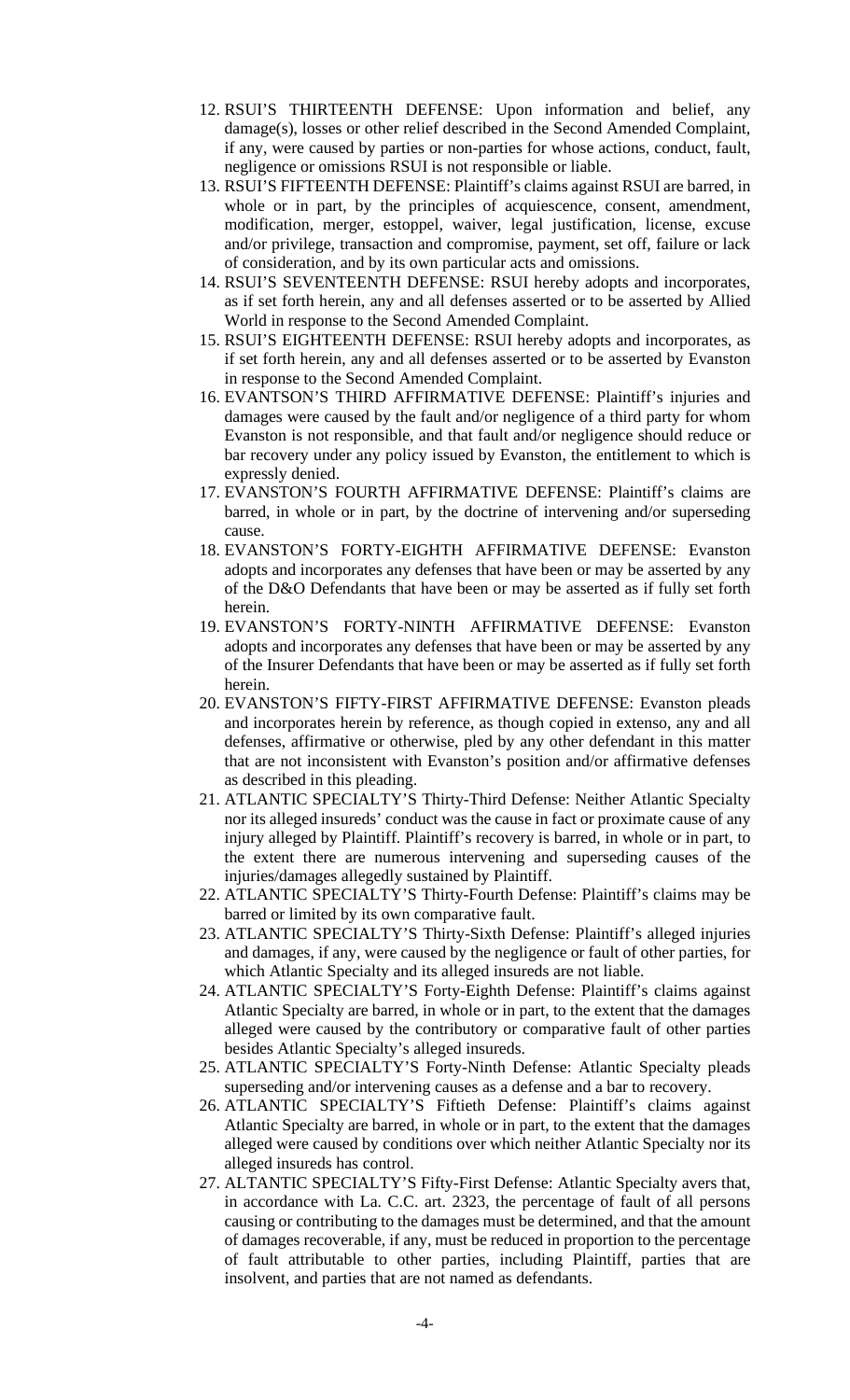- 28. ATLANTIC SPECIALTY'S Sixty-Third Defense: Atlantic Specialty adopts and incorporates any defenses that have been or may be asserted by any of the D&O Defendants, Allied World Specialty Insurance Company (f/k/a Darwin National Assurance Company), RSUI Indemnity Company, Evanston Insurance, and Zurich American Insurance Company as if fully set forth herein.
- 29. ZURICH'S FIFTH DEFENSE: In the alternative, Zurich pleads the affirmative defense of comparative fault, assumption of the risk, and/or contributory negligence.
- 30. ZURICH'S SIXTH DEFENSE: Plaintiff's claims against Zurich are barred, in whole or in part, to the extent the incidents giving rise to this lawsuit were caused by a party or parties over whom Zurich had no responsibility or legal liability.
- 31. ZURICH'S THIRTIETH DEFENSE: Zurich specifically and affirmatively pleads as an affirmative defense and adopts by reference as if incorporated herein all affirmative defenses set forth by the insurer defendant who issued the Followed Policy (including but not limited to express adoption of Affirmative Defenses nos. 1 through 35 contained in Allied World Specialty Insurance Company's Answer, Exceptions, and Affirmative Defenses To Second Supplemental, Amending and Restated Petition for Damages dated Dec. 18, 2017), and the Other Underlying Insurance, including all affirmative defenses set forth by Allied World Specialty Insurance Company a/k/a Darwin National Assurance Company; Atlantic Specialty Insurance Company; Evanston Insurance Company; and RSUI Indemnity Company including all successors to those entities.
- 32. ZURICH'S FIFTY-SECOND DEFENSE: This action along with any relief sought by plaintiff may be barred, in whole or in part, on the basis of the doctrine of equitable estoppel, judicial estoppel, waiver, laches, and/or unclean hands.
- 33. ZURICH'S SIXTY-FIRST DEFENSE: To the extent not inconsistent with the affirmative defenses set forth above, in the alternative, Zurich adopts by reference the affirmative defenses of all other insurer defendants, and to the extent appropriate, all nominal defendants.
- 34. ZURICH'S SIXTY-SECOND DEFENSE: Zurich adopts by reference as if incorporated herein the defenses and exceptions set forth in the Answer of Allied World National Assurance Company including: the exception of no right of action under the Direct Action Statute because: 1) at the time Zurich was joined to this lawsuit, the nominal defendants were parties without any potential liability and therefore plaintiff has no right of action under the Direct Action Statute; 2) All of the policies at issue are indemnity policies not liability policies; 3) Because Ochsner has not and will not pay a Loss on behalf of the nominal defendants who have no personal liability, the indemnity coverage in the policies is not triggered; and 4) any applicable policies only cover "Loss" which expressly does not include "amounts which an insured is not legally obligated to pay."

Zurich furthermore adopts by reference as if incorporated herein the defenses and exceptions set forth in the Answer of Allied World National Assurance Company including: the exception of no cause of action under the Direct Action Statute because: 1) the Petition fails to allege facts sufficient to possibly trigger coverage under any policy at issue; 2) the indemnity coverage provided by the policies at issue is not subject to the Direct Action Statute; 3) any applicable policies only cover "Loss" which expressly does not include ' amounts which an insured is not legally obligated to pay."; and 4) Because Ochsner has not and will not pay a Loss on behalf of the nominal defendants who have no personal liability, the indemnity coverage in the policies is not triggered.

- 35. ALLIED WORLD'S Thirtieth Affirmative Defense: Neither Allied World nor its alleged insureds' conduct was the cause in fact or proximate cause of any injury alleged by Plaintiff. Plaintiff's recovery is barred, in whole or in part, to the extent there are numerous intervening and superseding causes of the injuries/damages allegedly sustained by Plaintiff.
- 36. ALLIED WORLD'S Thirty-Third Affirmative Defense: Plaintiff's alleged injuries and damages, if any, were caused by the negligence or fault of other parties, for which Allied World and its alleged insureds are not liable.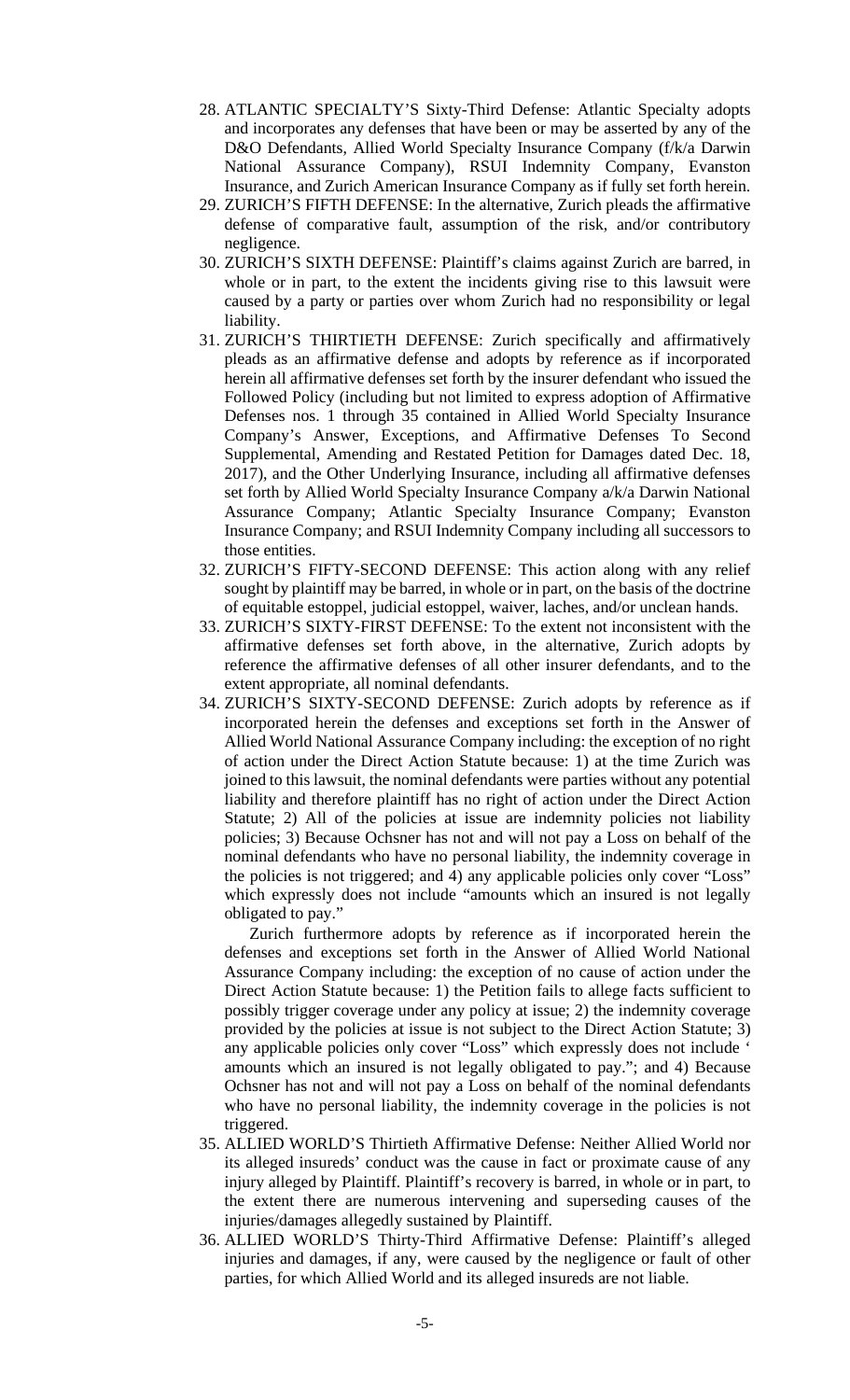37. ALLIED WORLD'S Thirty-Fifth Affirmative Defense: Allied World adopts and incorporates any defenses that have been or may be asserted by any of the D&O Defendants, as if fully set forth.

**IT IS FURTHER ORDERED** that Defendants, with the exception of the Nominal Defendants, shall bear the costs associated with Plaintiff's Motion.

**SO ORDERED** this \_\_\_ day of \_\_\_\_\_\_\_\_\_\_\_\_\_\_\_\_\_, 202\_\_, at Baton Rouge, Louisiana.

#### **HONORABLE JUDGE TIMOTHY KELLEY**

**\_\_\_\_\_\_\_\_\_\_\_\_\_\_\_\_\_\_\_\_\_\_\_\_\_\_\_\_\_\_\_\_\_\_\_\_\_\_\_\_\_\_** 

*Donelon v. Shilling, et al*., No. 651,069 Sec. 22, 19<sup>th</sup> JDC of Louisiana

Respectfully submitted,

 $\overline{\phantom{a}}$  ,  $\overline{\phantom{a}}$  ,  $\overline{\phantom{a}}$  ,  $\overline{\phantom{a}}$  ,  $\overline{\phantom{a}}$  ,  $\overline{\phantom{a}}$  ,  $\overline{\phantom{a}}$  ,  $\overline{\phantom{a}}$  ,  $\overline{\phantom{a}}$  ,  $\overline{\phantom{a}}$  ,  $\overline{\phantom{a}}$  ,  $\overline{\phantom{a}}$  ,  $\overline{\phantom{a}}$  ,  $\overline{\phantom{a}}$  ,  $\overline{\phantom{a}}$  ,  $\overline{\phantom{a}}$ 

J. E. Cullens, Jr., T.A., La. Bar #23011 Edward J. Walters, Jr., La. Bar #13214 Darrel J. Papillion, La. Bar #23243 Andrée M. Cullens, La. Bar #23212 S. Layne Lee, La Bar #17689 **WALTERS, PAPILLION, THOMAS, CULLENS, LLC**  12345 Perkins Road, Bldg One Baton Rouge, LA 70810 Phone: (225) 236-3636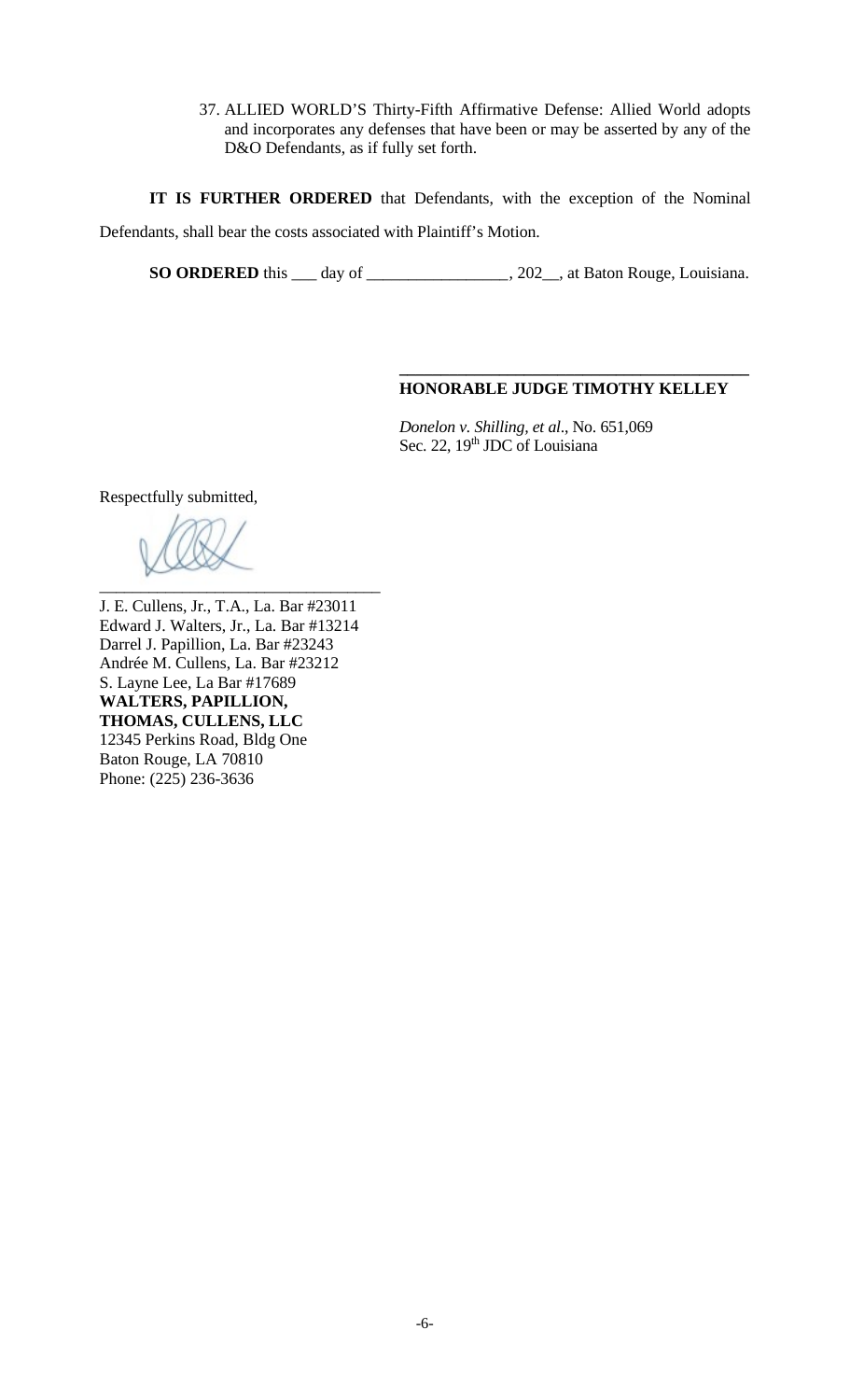# **RULE 9.5(b) CERTIFICATE**

I hereby certify that I first circulated a proposed ORDER to counsel for all parties by email on November 24, 2020, and that after numerous edits and revisions suggested by defense counsel were made, all counsel agreed to the form of this proposed ORDER prior to filing this date.

Certified this 29<sup>th</sup> day of December, 2020.

\_\_\_\_\_\_\_\_\_\_\_\_\_\_\_\_\_\_\_\_\_\_\_\_\_\_\_\_\_\_\_\_\_\_\_\_\_

J. E. Cullens, Jr.